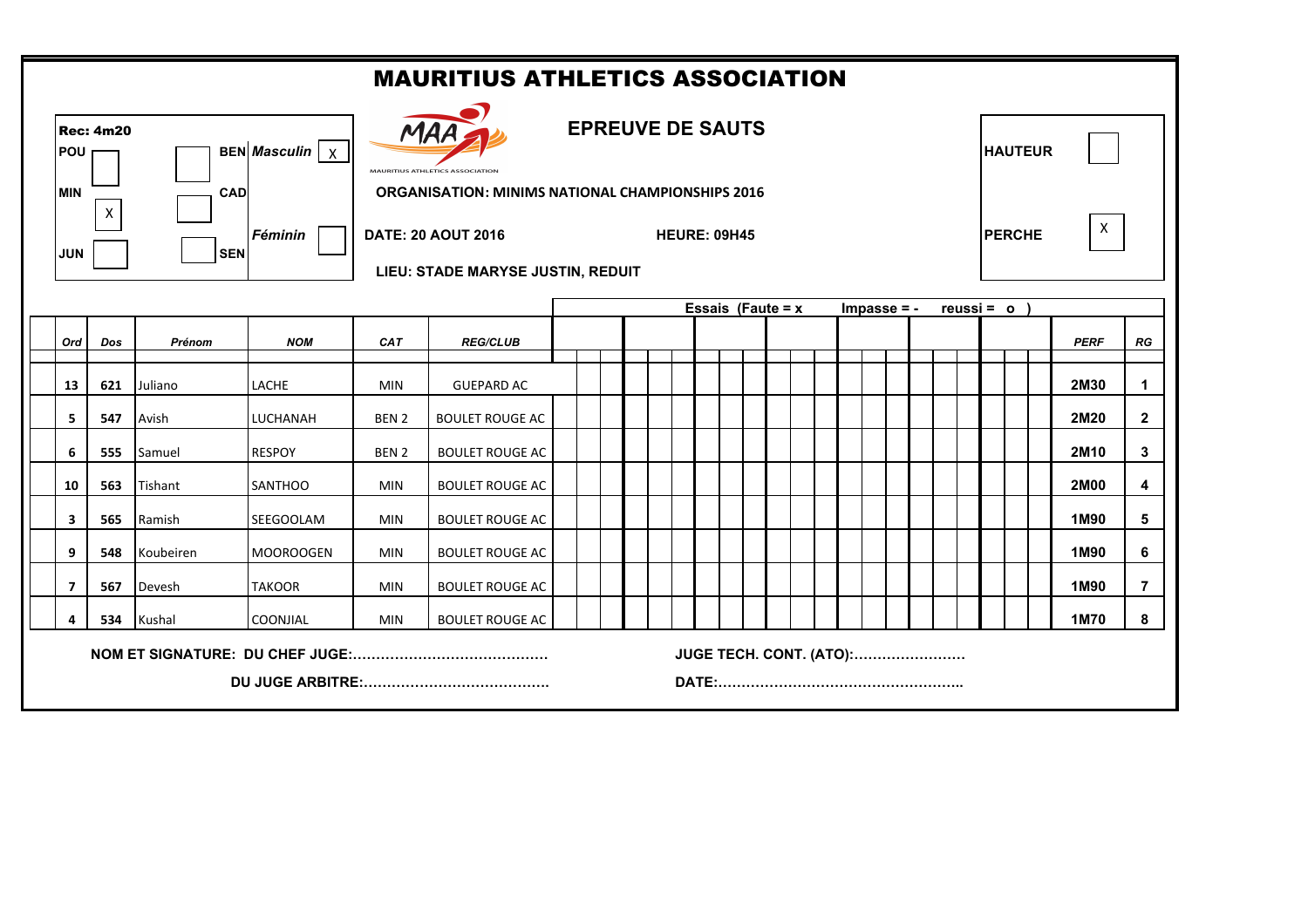|                           | <b>MAURITIUS ATHLETICS ASSOCIATION</b>               |                          |                         |                                                             |                                                                                                                                                  |                   |      |      |                         |      |                |      |  |                  |                |
|---------------------------|------------------------------------------------------|--------------------------|-------------------------|-------------------------------------------------------------|--------------------------------------------------------------------------------------------------------------------------------------------------|-------------------|------|------|-------------------------|------|----------------|------|--|------------------|----------------|
| <b>POU</b>                | <b>Rec: 2m70</b>                                     |                          | <b>BEN</b> Masculin     | <b>EPREUVE DE SAUTS</b><br><b>MAURITIUS ATHLETICS ASSOC</b> |                                                                                                                                                  |                   |      |      |                         |      | <b>HAUTEUR</b> |      |  |                  |                |
| <b>IMIN</b><br><b>JUN</b> | $\mathsf{X}$                                         | <b>CAD</b><br><b>SEN</b> | Féminin<br>$\mathsf{X}$ |                                                             | <b>ORGANISATION: MINIMS NATIONAL CHAMPIONSHIPS 2016</b><br><b>DATE: 20 AOUT 2016</b><br><b>HEURE: 09H45</b><br>LIEU: STADE MARYSE JUSTIN, REDUIT |                   |      |      |                         |      |                |      |  |                  |                |
|                           | Essais (Faute = $x$<br>$Impasse = -$<br>$reussi = o$ |                          |                         |                                                             |                                                                                                                                                  |                   |      |      |                         |      |                |      |  |                  |                |
| Ord                       | Dos                                                  | Prénom                   | <b>NOM</b>              | <b>CAT</b>                                                  | <b>REG/CLUB</b>                                                                                                                                  | 1 <sub>m</sub> 70 | 1m80 | 1m90 | <b>2m00</b>             | 2m10 | 2m20           | 2m30 |  | <b>PERF</b>      | RG             |
|                           |                                                      |                          |                         |                                                             |                                                                                                                                                  |                   |      |      |                         |      |                |      |  |                  |                |
| $\overline{2}$            | 124                                                  | Kimberley                | <b>KISTNAH</b>          | <b>MIN</b>                                                  | <b>BOULET ROUGE AC</b>                                                                                                                           |                   |      |      |                         |      |                |      |  | 2m20             | $\mathbf{1}$   |
| $\mathbf{1}$              | 253                                                  | Estelle                  | <b>BAZILE</b>           | <b>MIN</b>                                                  | PL CENTAURS AC                                                                                                                                   |                   |      |      |                         |      |                |      |  | 2m00             | $\overline{2}$ |
| 3                         | 252                                                  | Franceska                | <b>AGATHE</b>           | <b>MIN</b>                                                  | PL CENTAURS AC                                                                                                                                   |                   |      |      |                         |      |                |      |  | 2m00             | 3 <sup>1</sup> |
| 5                         | 254                                                  | Lorie                    | <b>RIMA</b>             | <b>MIN</b>                                                  | PL CENTAURS AC                                                                                                                                   |                   |      |      |                         |      |                |      |  | 1 <sub>m80</sub> | $\overline{4}$ |
| 4                         | 119                                                  | Tesci                    | <b>FIFI</b>             | <b>MIN</b>                                                  | <b>BOULET ROUGE AC</b>                                                                                                                           |                   |      |      |                         |      |                |      |  | R                |                |
|                           |                                                      |                          |                         |                                                             |                                                                                                                                                  |                   |      |      |                         |      |                |      |  |                  |                |
|                           |                                                      |                          |                         |                                                             |                                                                                                                                                  |                   |      |      |                         |      |                |      |  |                  |                |
|                           |                                                      |                          |                         |                                                             |                                                                                                                                                  |                   |      |      | JUGE TECH. CONT. (ATO): |      |                |      |  |                  |                |
|                           |                                                      |                          |                         |                                                             |                                                                                                                                                  |                   |      |      |                         |      |                |      |  |                  |                |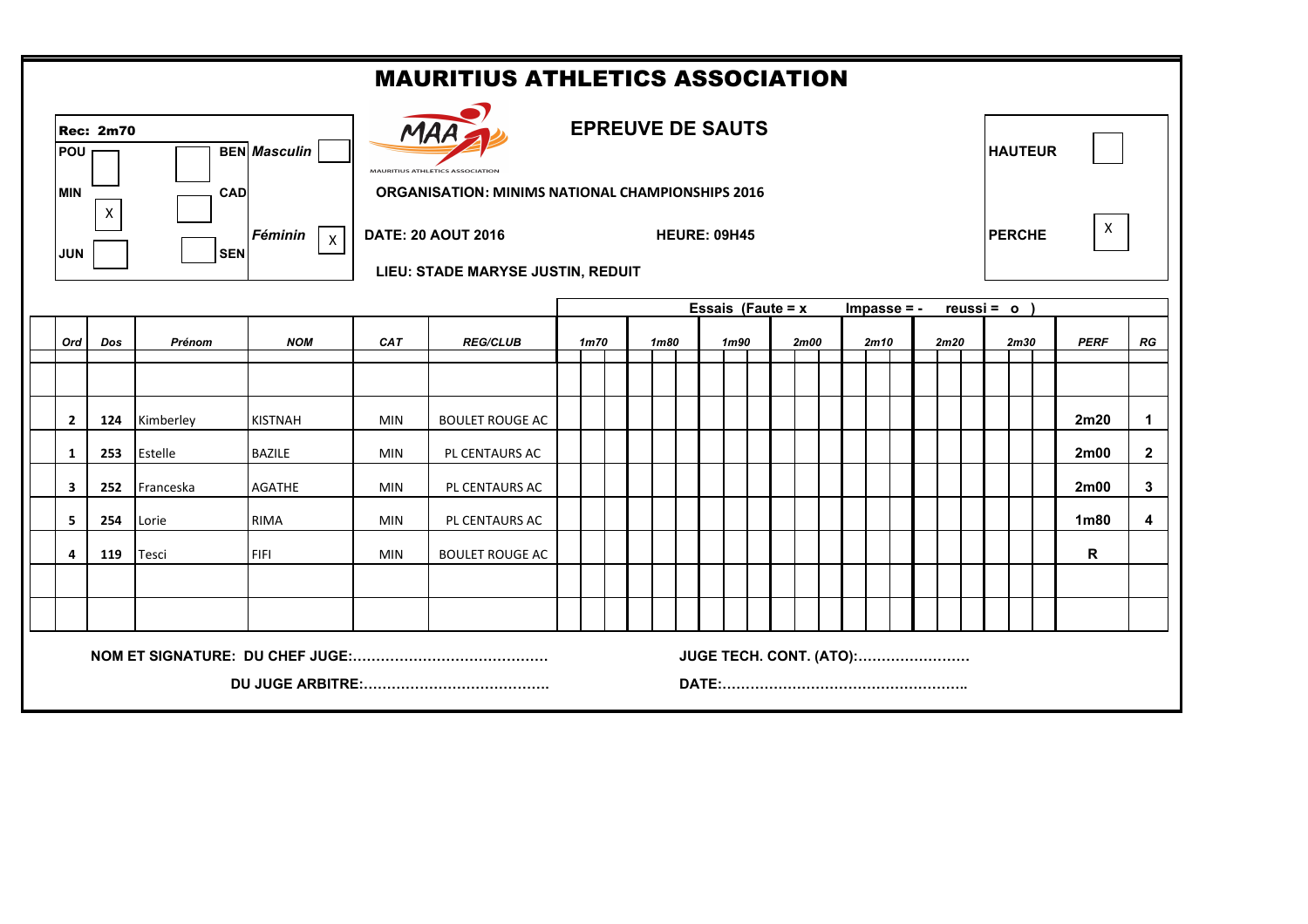|                          | <b>MAURITIUS ATHLETICS ASSOCIATION</b> |                          |                              |                                                                   |                                                                |                                                                                |  |  |                     |  |  |  |                         |                                |  |               |  |                  |                |
|--------------------------|----------------------------------------|--------------------------|------------------------------|-------------------------------------------------------------------|----------------------------------------------------------------|--------------------------------------------------------------------------------|--|--|---------------------|--|--|--|-------------------------|--------------------------------|--|---------------|--|------------------|----------------|
| POU                      | <b>Rec: 1m97</b>                       |                          | BEN Masculin $\vert x \vert$ | <b>EPREUVE DE SAUTS</b><br><b>MAURITIUS ATHLETICS ASSOCIATION</b> |                                                                |                                                                                |  |  |                     |  |  |  |                         | $\mathsf{X}$<br><b>HAUTEUR</b> |  |               |  |                  |                |
| <b>MIN</b><br><b>JUN</b> | $\mathsf{X}$                           | <b>CAD</b><br><b>SEN</b> | Féminin                      |                                                                   | <b>DATE: 20 AOUT 2016</b><br>LIEU: STADE MARYSE JUSTIN, REDUIT | <b>ORGANISATION: MINIMS NATIONAL CHAMPIONSHIPS 2016</b><br><b>HEURE: 11H00</b> |  |  |                     |  |  |  |                         |                                |  | <b>PERCHE</b> |  |                  |                |
|                          |                                        |                          |                              |                                                                   |                                                                |                                                                                |  |  | Essais (Faute = $x$ |  |  |  | $Impasse = -$           |                                |  | $reussi = o$  |  |                  |                |
| Ord                      | Dos                                    | Prénom                   | <b>NOM</b>                   | <b>CAT</b>                                                        | <b>REG/CLUB</b>                                                |                                                                                |  |  |                     |  |  |  |                         |                                |  |               |  | <b>PERF</b>      | RG             |
| 4                        | 835                                    | Damien                   | <b>SPEVILLE</b>              | <b>MIN</b>                                                        | ST PIERRE AC                                                   |                                                                                |  |  |                     |  |  |  |                         |                                |  |               |  | 1M57             | $\mathbf 1$    |
| 8                        | 584                                    | Shiloh                   | PAUL                         | <b>MIN</b>                                                        | CH GRENIER AC                                                  |                                                                                |  |  |                     |  |  |  |                         |                                |  |               |  | 1M <sub>57</sub> | $\mathbf{2}$   |
| 9                        | 551                                    | Youvan                   | <b>RADHAKISSOON</b>          | <b>MIN</b>                                                        | <b>BOULET ROUGE AC</b>                                         |                                                                                |  |  |                     |  |  |  |                         |                                |  |               |  | 1M48             | 3              |
| $\mathbf{2}$             | 663                                    | Jonathan                 | <b>DOONOO</b>                | <b>MIN</b>                                                        | PL CENTAURS AC                                                 |                                                                                |  |  |                     |  |  |  |                         |                                |  |               |  | 1M45             | 4              |
| 6                        | 515                                    | Emilio                   | MOOTHOO                      | <b>MIN</b>                                                        | <b>BBAC</b>                                                    |                                                                                |  |  |                     |  |  |  |                         |                                |  |               |  | 1M40             | 5              |
| $\overline{\mathbf{3}}$  | 537                                    | Zubayr                   | <b>FAUZEE</b>                | <b>MIN</b>                                                        | <b>BOULET ROUGE AC</b>                                         |                                                                                |  |  |                     |  |  |  |                         |                                |  |               |  | 1M40             | 6              |
| $\overline{7}$           | 549                                    | Digvijay                 | <b>MUTTOORAH</b>             | BEN <sub>2</sub>                                                  | <b>BOULET ROUGE AC</b>                                         |                                                                                |  |  |                     |  |  |  |                         |                                |  |               |  | 1M30             | $\overline{7}$ |
|                          |                                        |                          |                              |                                                                   |                                                                |                                                                                |  |  |                     |  |  |  | JUGE TECH. CONT. (ATO): |                                |  |               |  |                  |                |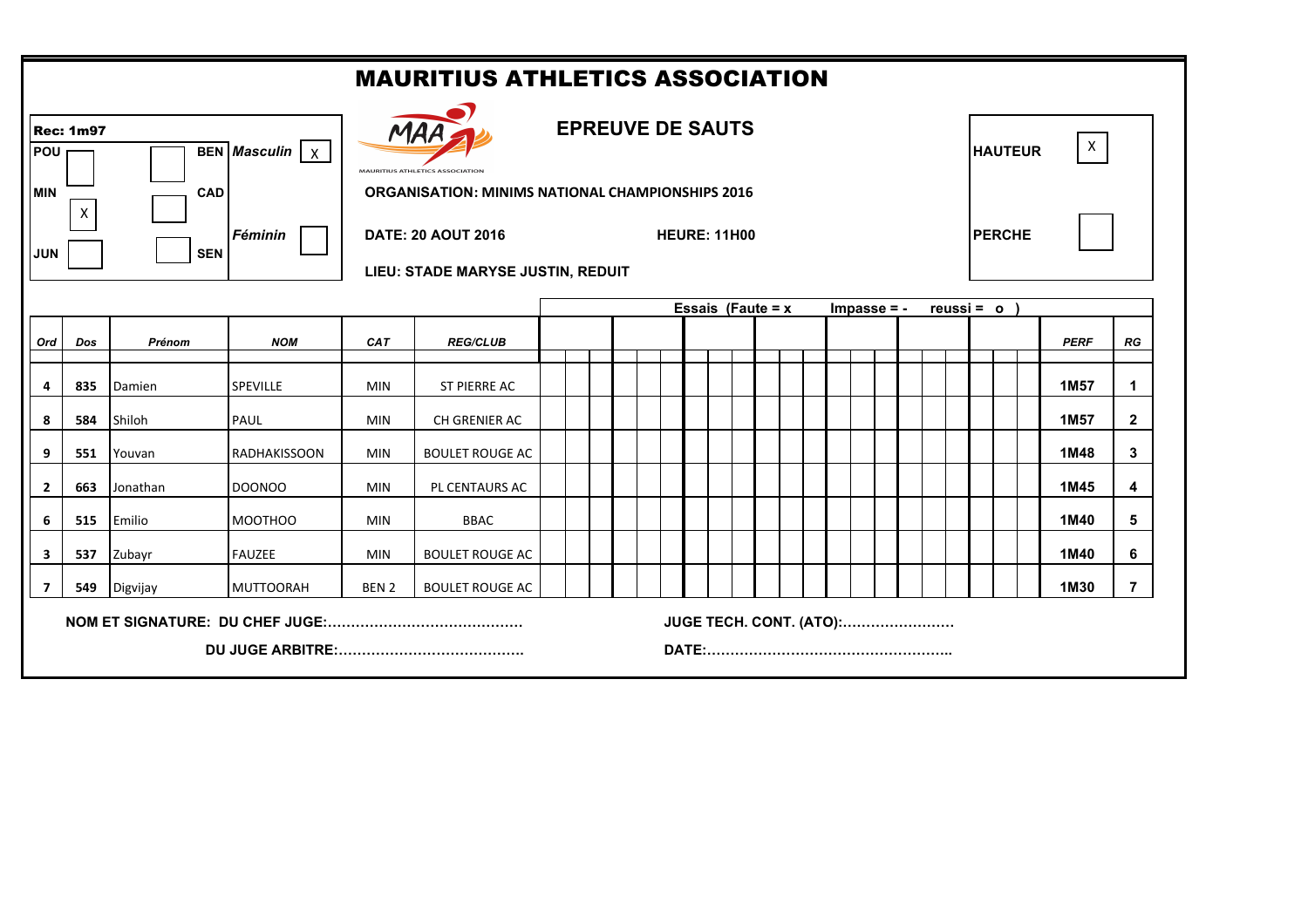|                                                                                                                                       | <b>MAURITIUS ATHLETICS ASSOCIATION</b> |           |                  |            |                                                                                                   |                |                     |               |  |  |              |  |             |                         |
|---------------------------------------------------------------------------------------------------------------------------------------|----------------------------------------|-----------|------------------|------------|---------------------------------------------------------------------------------------------------|----------------|---------------------|---------------|--|--|--------------|--|-------------|-------------------------|
| <b>Rec: 1m70</b><br><b>BEN</b> Masculin<br>POU<br><b>MIN</b><br><b>CAD</b>                                                            |                                        |           |                  |            | <b>MAURITIUS ATHLETICS ASSOCIATION</b><br><b>ORGANISATION: MINIMS NATIONAL CHAMPIONSHIPS 2016</b> | <b>HAUTEUR</b> | $\mathsf{X}$        |               |  |  |              |  |             |                         |
| $\mathsf{X}$<br>Féminin<br><b>DATE: 20 AOUT 2016</b><br>$\mathsf{X}$<br><b>JUN</b><br><b>SEN</b><br>LIEU: STADE MARYSE JUSTIN, REDUIT |                                        |           |                  |            |                                                                                                   |                | <b>HEURE: 12H45</b> | <b>PERCHE</b> |  |  |              |  |             |                         |
|                                                                                                                                       | Essais (Faute = $x$<br>$Impasse = -$   |           |                  |            |                                                                                                   |                |                     |               |  |  | $reussi = o$ |  |             |                         |
| Ord                                                                                                                                   | <b>Dos</b>                             | Prénom    | <b>NOM</b>       | CAT        | <b>REG/CLUB</b>                                                                                   |                |                     |               |  |  |              |  | <b>PERF</b> | RG                      |
| 5                                                                                                                                     | 245                                    | Aurelie   | PLACATHOSE       | <b>MIN</b> | POUDRE D'OR AC                                                                                    |                |                     |               |  |  |              |  | 1M46        | $\mathbf{1}$            |
| 4                                                                                                                                     | 257                                    | Tsha      | <b>TRAPU</b>     | <b>MIN</b> | PL CENTAURS AC                                                                                    |                |                     |               |  |  |              |  | 1M34        | $\mathbf{2}$            |
| 3                                                                                                                                     | 392                                    | Shekania  | <b>LYONNAIS</b>  | <b>MIN</b> | ST REMY AC                                                                                        |                |                     |               |  |  |              |  | 1M34        | $\mathbf{3}$            |
| $\overline{2}$                                                                                                                        | 176                                    | Claire    | LENETTE          | <b>MIN</b> | LA CAVERNE AC                                                                                     |                |                     |               |  |  |              |  | 1M34        | $\overline{\mathbf{4}}$ |
| 6                                                                                                                                     | 185                                    | Jayana    | <b>RUCKTOOA</b>  | MIN        | <b>LM WARRIORS AC</b>                                                                             |                |                     |               |  |  |              |  | 1M31        | 5                       |
| 9                                                                                                                                     | 106                                    | Jordana   | <b>MANINTE</b>   | MIN        | <b>BEAU BASSIN AC</b>                                                                             |                |                     |               |  |  |              |  | 1M31        | $6\phantom{1}$          |
| 10                                                                                                                                    | 316                                    | Faith     | <b>JOLICOEUR</b> | <b>MIN</b> | ROSE HILL AC                                                                                      |                |                     |               |  |  |              |  | 1M31        | $\overline{7}$          |
| 11                                                                                                                                    | 130                                    | Pascaline | LAIRA            | <b>MIN</b> | <b>BR STAR AC</b>                                                                                 |                |                     |               |  |  |              |  | 1M25        | 8                       |
| 12                                                                                                                                    | 379                                    | Anais     | <b>ADELE</b>     | <b>MIN</b> | ST REMY AC                                                                                        |                |                     |               |  |  |              |  | 1M25        | 9                       |
| 13                                                                                                                                    | 165                                    | Shawna    | <b>BEEHARRY</b>  | <b>MIN</b> | <b>CPE WARRIORS AC</b>                                                                            |                |                     |               |  |  |              |  | 1M20        | 10                      |
| 1                                                                                                                                     | 159                                    | Machella  | <b>FEVRIER</b>   | <b>MIN</b> | <b>BR STAR AC</b>                                                                                 |                |                     |               |  |  |              |  | <b>NM</b>   |                         |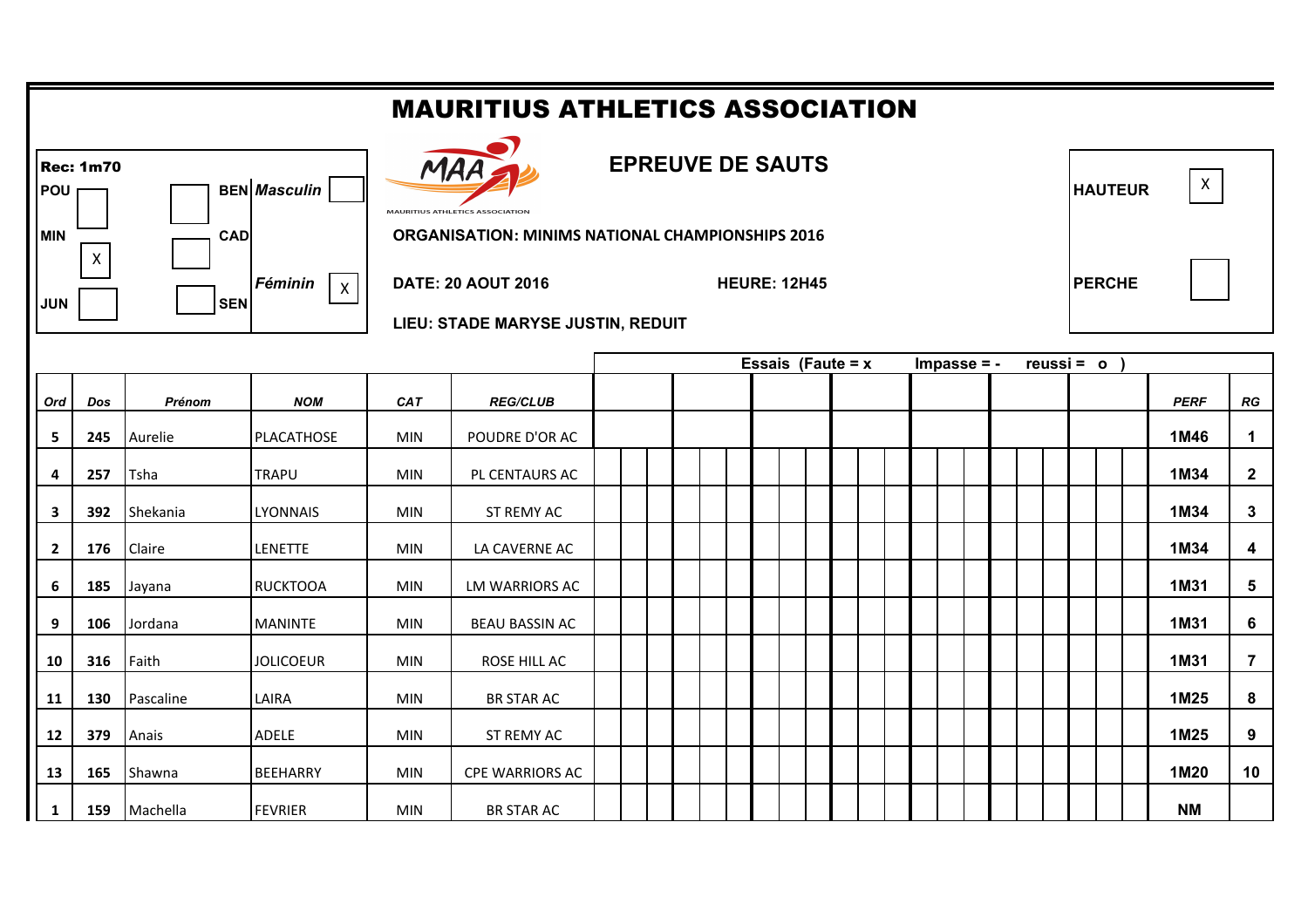**NOM ET SIGNATURE: DU CHEF JUGE:…………………………………… JUGE TECH. CONT. (ATO):……………………**

 **DU JUGE ARBITRE:…………………………………. DATE:……………………………………………..**